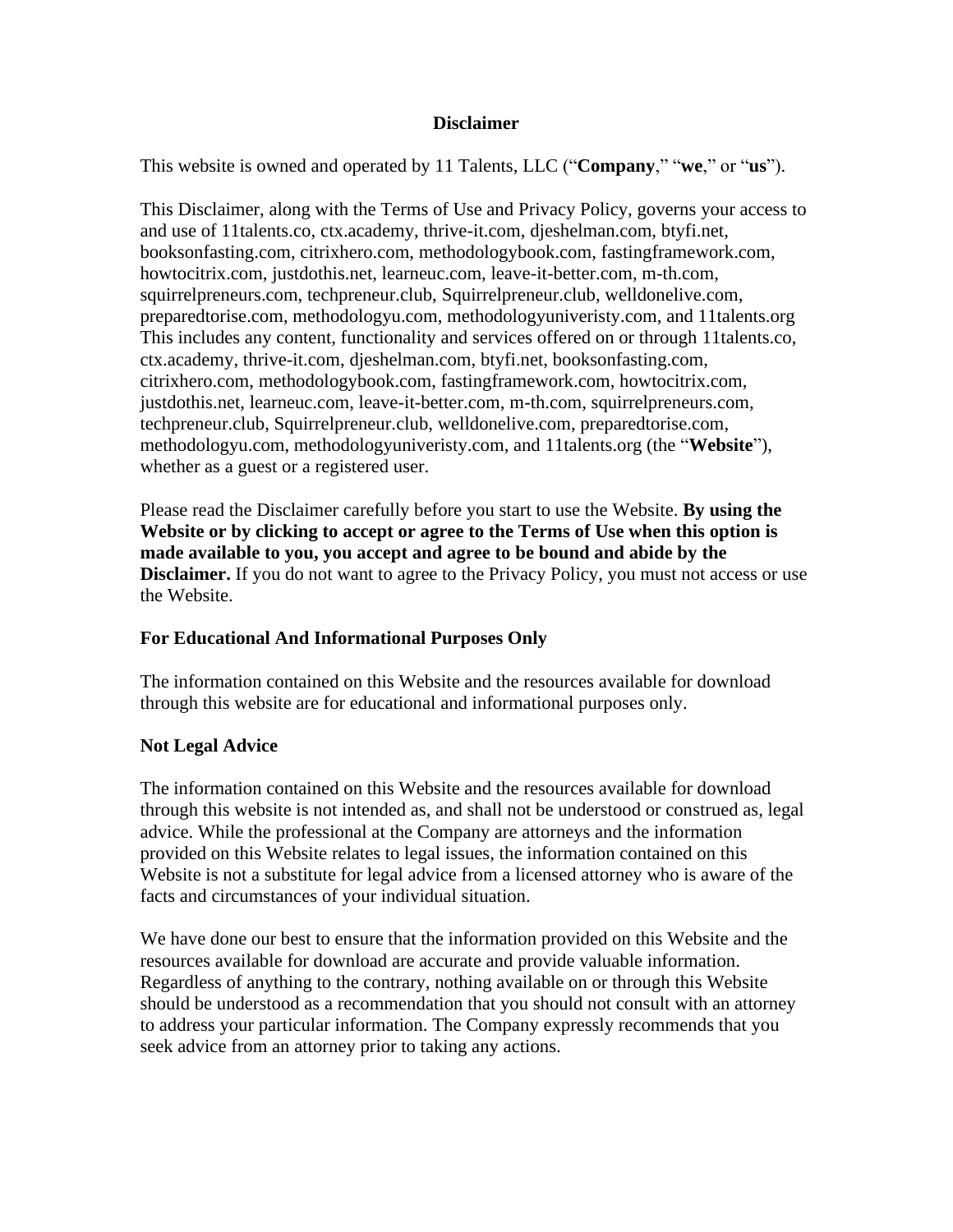Neither the Company nor any of its attorneys shall be held liable or responsible for any errors or omissions on this website or for any damage you may suffer as a result of failing to seek competent legal advice from a licensed attorney who is familiar with your situation.

# **Not Financial Advice**

The information contained on this Website and the resources available for download through this website is not intended as, and shall not be understood or construed as, financial advice. While the professional at the Company are finance professionals and the information provided on this Website relates to financial issues, the information contained on this Website is not a substitute for financial advice from a professional who is aware of the facts and circumstances of your individual situation.

We have done our best to ensure that the information provided on this Website and the resources available for download are accurate and provide valuable information. Regardless of anything to the contrary, nothing available on or through this Website should be understood as a recommendation that you should not consult with a financial professional to address your particular information. The Company expressly recommends that you seek advice from a professional.

Neither the Company nor any of its employees or owners shall be held liable or responsible for any errors or omissions on this website or for any damage you may suffer as a result of failing to seek competent financial advice from a professional who is familiar with your situation.

# **Not Tax Advice**

The information contained on this Website and the resources available for download through this website is not intended as, and shall not be understood or construed as, tax advice. While the professional at the Company are tax professionals and the information provided on this Website relates to tax issues, the information contained on this Website is not a substitute for tax advice from a professional who is aware of the facts and circumstances of your individual situation.

We have done our best to ensure that the information provided on this Website and the resources available for download are accurate and provide valuable information. Regardless of anything to the contrary, nothing available on or through this Website should be understood as a recommendation that you should not consult with a tax professional to address your particular information. The Company expressly recommends that you seek advice from a professional.

Neither the Company nor any of its employees or owners shall be held liable or responsible for any errors or omissions on this website or for any damage you may suffer as a result of failing to seek competent tax advice from a professional who is familiar with your situation.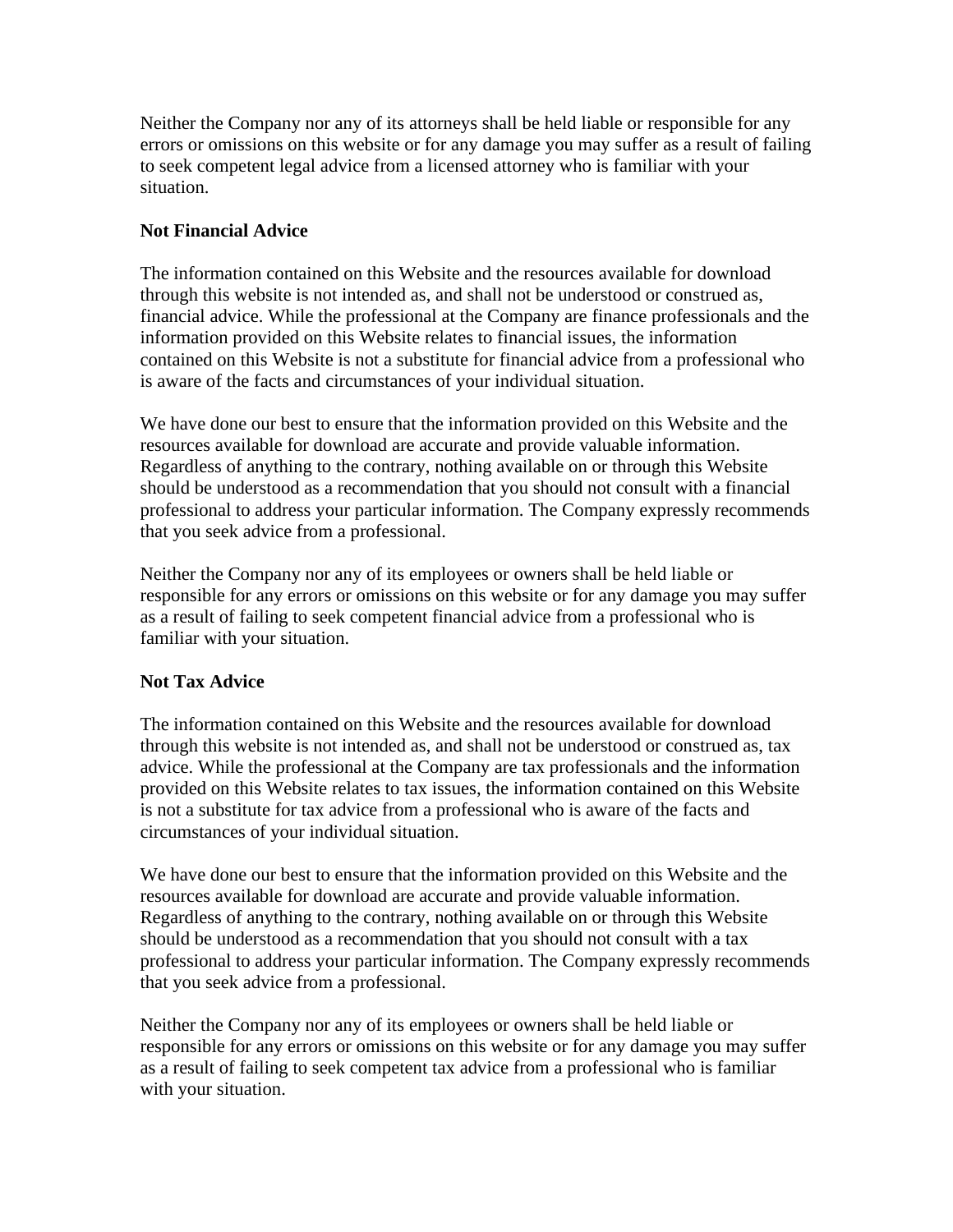### **Not Medical or Health Advice**

The information contained on this Website and the resources available for download through this website is not intended as, and shall not be understood or construed as, medical or health advice. While the professional at the Company address health issues and the information provided on this Website relates to medical and/or health issues, the information contained on this Website is not a substitute for medical or health advice from a professional who is aware of the facts and circumstances of your individual situation.

We have done our best to ensure that the information provided on this Website and the resources available for download are accurate and provide valuable information. Regardless of anything to the contrary, nothing available on or through this Website should be understood as a recommendation that you should not consult with a medical or health professional to address your particular information. The Company expressly recommends that you seek advice from a professional.

Neither the Company nor any of its employees or owners shall be held liable or responsible for any errors or omissions on this website or for any damage you may suffer as a result of failing to seek competent medical or health advice from a professional who is familiar with your situation.

## **Not Professional Advice**

The information contained on this Website and the resources available for download through this website is not intended as, and shall not be understood or construed as, professional advice. While the employees and/or owners of the Company are professionals and the information provided on this Website relates to issues within the Company's area of professionalism, the information contained on this Website is not a substitute for advice from a professional who is aware of the facts and circumstances of your individual situation.

We have done our best to ensure that the information provided on this Website and the resources available for download are accurate and provide valuable information. Regardless of anything to the contrary, nothing available on or through this Website should be understood as a recommendation that you should not consult with a professional to address your particular information. The Company expressly recommends that you seek advice from a professional.

Neither the Company nor any of its employees or owners shall be held liable or responsible for any errors or omissions on this website or for any damage you may suffer as a result of failing to seek competent advice from a professional who is familiar with your situation.

### **No Professional-Client Relationship**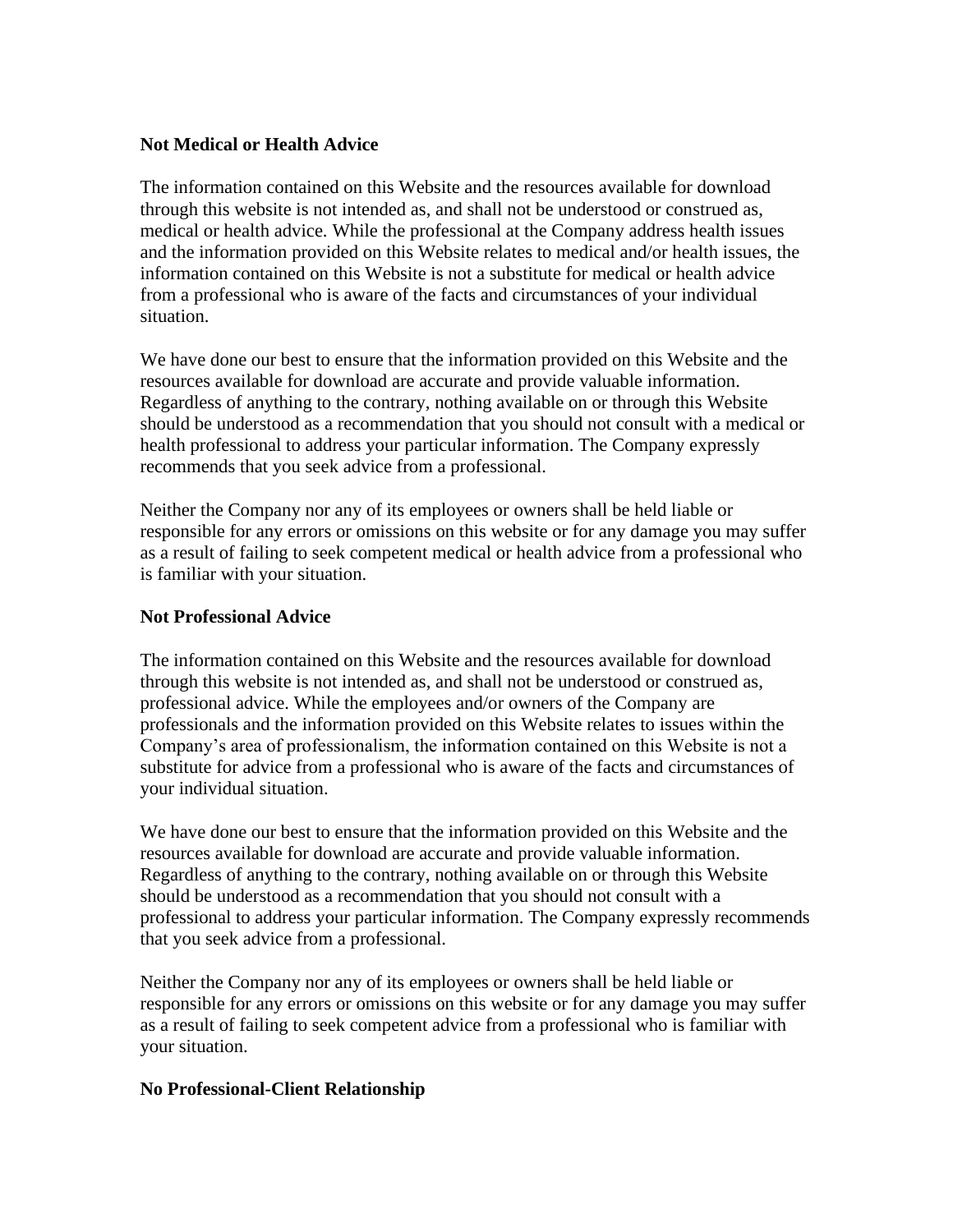Your use of this Website – including implementation of any suggestions set out in this Website and/or use of any resources available on this Website – does not create a professional-client relationship between you and the Company or any of its professionals. The Company cannot accept you as a client unless and until we determine that there is a fit and until various requirements, such as fee arrangements, are resolved. Thus, you recognize and agree that we have not created any professional-client relationship by the use of this Website.

## **User's Personal Responsibility**

By using this Website, you accept personal responsibility for the results of your actions. You agree to take full responsibility for any harm or damage you suffer as a result of the use, or non-use, of the information available on this Website or the resources available for download from this Website. You agree to use judgment and conduct due diligence before taking any action or implementing any plan or policy suggested or recommended on this Website.

### **No Guarantees**

You agree that the Company has not made any guarantees about the results of taking any action, whether recommended on this Website or not. The Company provides educational and informational resources that are intended to help users of this website succeed in business, life, career, finances, and otherwise. You nevertheless recognize that your ultimate success or failure will be the result of your own efforts, your particular situation, and innumerable other circumstances beyond the control and/or knowledge of the Company.

You also recognize that prior results do not guarantee a similar outcome. Thus, the results obtained by others – whether clients or customers of the Company or otherwise – applying the principles set out in this Website are no guarantee that you or any other person or entity will be able to obtain similar results.

### **Errors And Omissions**

This World Wide Web Site is a public resource of general information that is intended, but not promised or guaranteed, to be correct, complete, and up-to-date. We have taken reasonable steps to ensure that the information contained in this Website is accurate, but we cannot represent that this Website is free of errors. You accept that the information contained on this Website may be erroneous and agree to conduct due diligence to verify any information obtained from this Website and/or resources available on it prior to taking any action. You expressly agree not to rely upon any information contained in this website.

### **Reviews**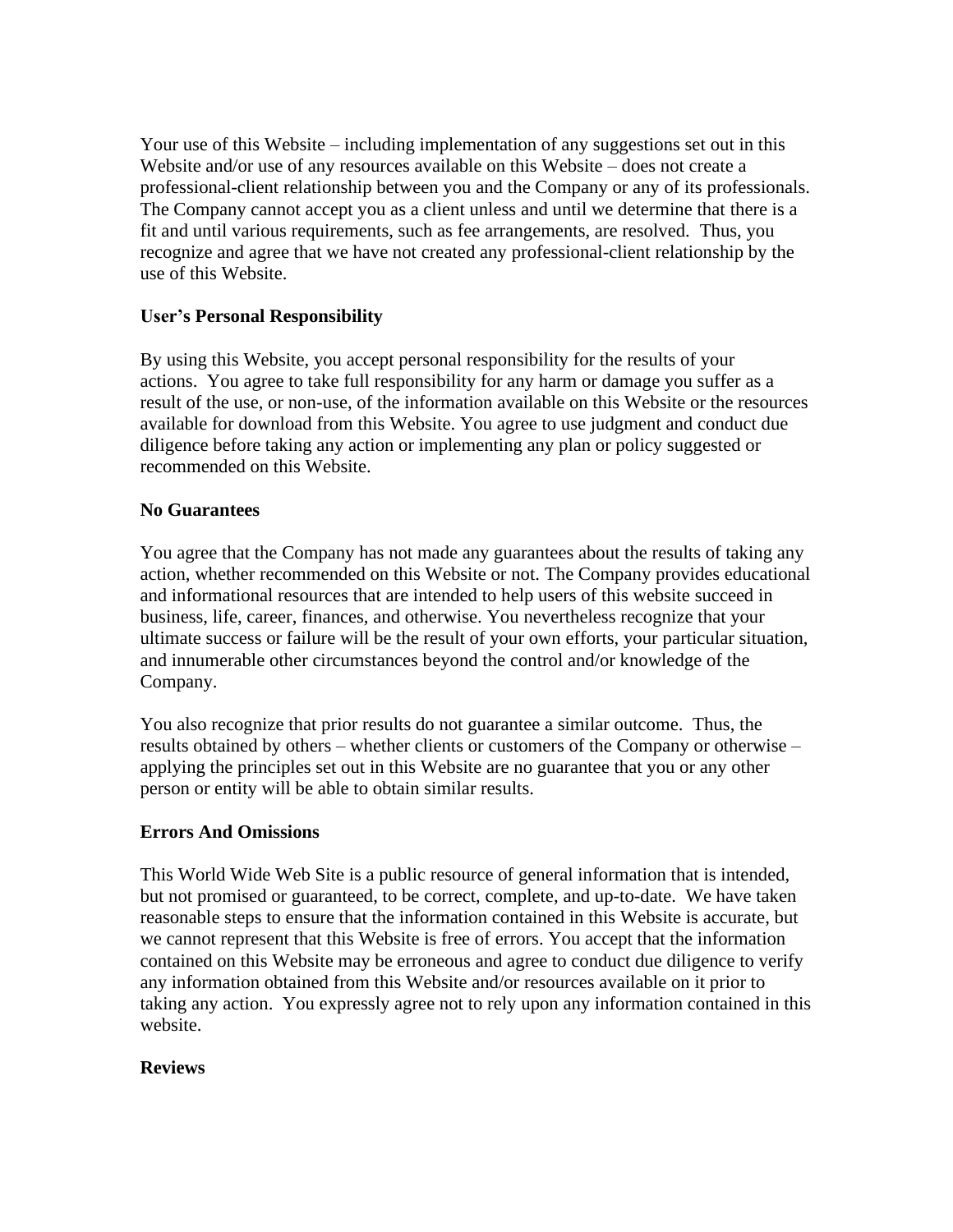At various times, we may provide reviews of products, services, or other resources. This may include reviews of books, services, and/or software applications. Any such reviews will represent the good-faith opinions of the author of such review. The products and services reviewed may be provided to the Company for free or at a reduced price as an incentive to provide a review.

Regardless of any such discounts, we will provide honest reviews of these products and/or services. You recognize that you should conduct your own due diligence and should not rely solely upon any reviews provided on this website.

We will disclose the existence of any discounts or incentives received in exchange for providing a review of a product. If you would like more information about any such discounts and incentives, send an email to [support@11talents.co](mailto:support@11talents.co) that includes the title of the reviewed product as the subject line. We will respond via email and disclose any incentives or discounts we received in association with any such review.

# **Affiliate Links**

From time to time, the Company participates in affiliate marketing and may allow affiliate links to be included on some of our pages. This means that we may earn a commission if/when you click on or make purchases via affiliate links.

As a policy, the Company will only affiliate with products, services, coaches, consultants, and other experts that we believe will provide value to our customers and followers.

The Company will inform you when one of the links constitutes an affiliate link.

You recognize that it remains your personal responsibility to investigate whether any affiliate offers are right for your business and will benefit you. You will not rely on any recommendation, reference, or information provided by the Company but will instead conduct your own investigation and will rely upon your investigation to decide whether to purchase the affiliate product or service.

# **No Endorsements**

From time to time, the Company will refer to other products, services, coaches, consultants, and/or experts. Any such reference is not intended as an endorsement or statement that the information provided by the other party is accurate. The Company provides this information as a reference for users. It is your responsibility to conduct your own investigation and make your own determination about any such product, service, coach, consultant, and/or expert.

# **Testimonials**

At various places on this Website, you may find testimonials from clients and customers of the products and services offered on this Website or by the Company. The testimonials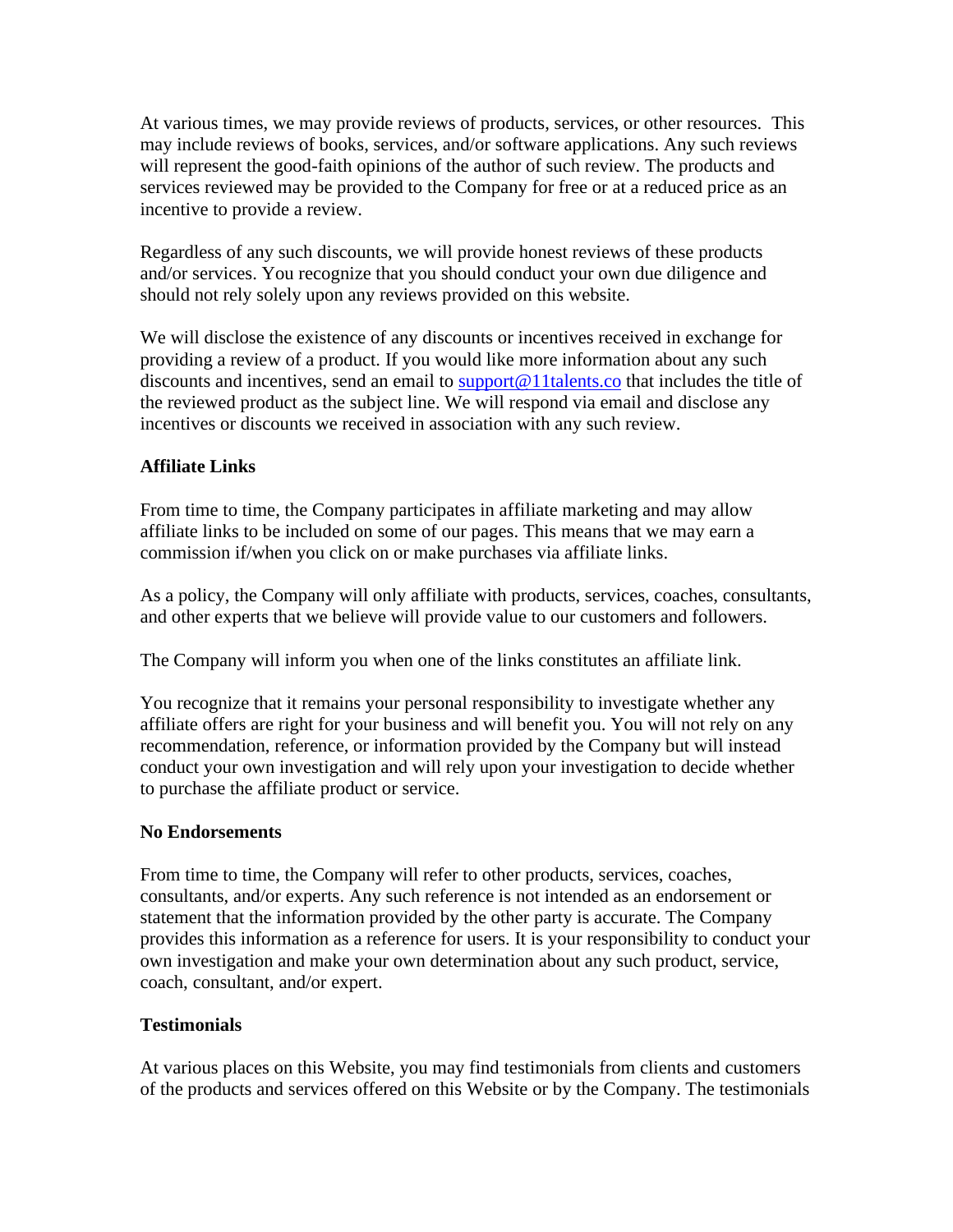are actual statements made by clients and/or customers and have been truthfully conveyed on this Website.

Although these testimonials are truthful statements about results obtained by these clients and/or customers, the results obtained by these clients and/or customers are not necessarily typical. You specifically recognize and agree that the testimonials are not a guarantee of results that you or anyone else will obtain by using any products or services offered on this Website or by the Company.

## **Earnings Disclaimer**

From time to time, the Company may report on the success of one of its existing or prior clients/customers. The information about this success is accurately portrayed by the Customer. You acknowledge that the prior success of others does not guarantee your success.

As with any business, your results may vary and will be based on your individual capacity, business experience, expertise, and level of desire. There are no guarantees concerning the level of success you may experience. There is no guarantee that you will make any income at all and you accept the risk that the earnings and income statements differ by individual. Each individual's success depends on his or her background, dedication, desire and motivation.

The use of our information, products and services should be based on your own due diligence and you agree that the Company is not liable for any success or failure of your business that is directly or indirectly related to the purchase and use of our information, products, and services reviewed or advertised on this Website.

### **No Warranties**

THE COMPANY MAKES NO WARRANTIES REGARDING THE PERFORMANCE OR OPERATION OF THIS WEBSITE. THE COMPANY FURTHER MAKES NO REPRESENTATIONS OR WARRANTIES OF ANY KIND, EXPRESS OR IMPLIED, AS TO THE INFORMATION, CONTENTS, MATERIALS, DOCUMENTS, PROGRAMS, PRODUCTS, BOOKS, OR SERVICES INCLUDED ON OR THROUGH THIS WEBSITE. TO THE FULLEST EXTENT PERMISSIBLE UNDER THE LAW, THE COMPANY DISCLAIMS ALL WARRANTIES, EXPRESS OR IMPLIED, INCLUDING IMPLIED WARRANTIES OF MERCHANTABILITY AND FITNESS FOR A PARTICULAR PURPOSE.

### **Limitation of Liability**

YOU AGREE TO ABSOLVE THE COMPANY OF ANY AND ALL LIABILITY OR LOSS THAT YOU OR ANY PERSON OR ENTITY ASSOCIATED WITH YOU MAY SUFFER OR INCUR AS A RESULT OF USE OF THE INFORMATION CONTAINED ON THIS WEBSITE AND/OR THE RESOURCES YOU MAY DOWNLOAD FROM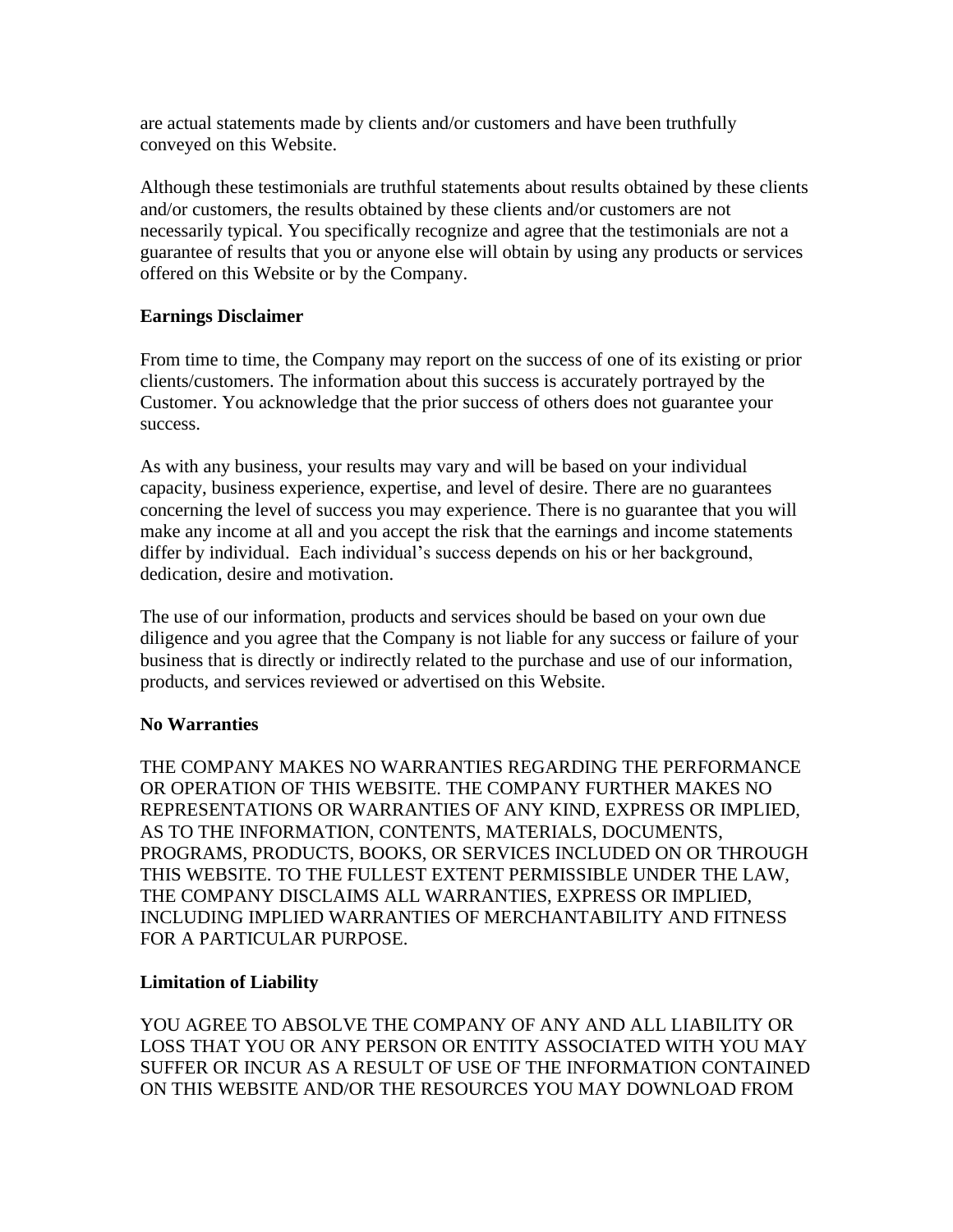THIS WEBSITE. YOU AGREE THAT THE COMPANY SHALL NOT BE LIABLE TO YOU FOR ANY TYPE OF DAMAGES, INCLUDING DIRECT, INDIRECT, SPECIAL, INCIDENTAL, EQUITABLE, OR CONSEQUENTIAL LOSS OR DAMAGES FOR USE OF THIS WEBSITE.

THE INFORMATION, SOFTWARE, PRODUCTS, AND SERVICES INCLUDED IN OR AVAILABLE THROUGH THE WEBSITE MAY INCLUDE INACCURACIES OR TYPOGRAPHICAL ERRORS. CHANGES ARE PERIODICALLY ADDED TO THE INFORMATION HEREIN. THE COMPANY AND/OR ITS SUPPLIERS MAY MAKE IMPROVEMENTS AND/OR CHANGES IN THE WEBSITE AT ANY TIME.

THE COMPANY AND/OR ITS SUPPLIERS MAKE NO REPRESENTATIONS ABOUT THE SUITABILITY, RELIABILITY, AVAILABILITY, TIMELINESS, AND ACCURACY OF THE INFORMATION, SOFTWARE, PRODUCTS, SERVICES AND RELATED GRAPHICS CONTAINED ON THE WEBSITE FOR ANY PURPOSE. TO THE MAXIMUM EXTENT PERMITTED BY APPLICABLE LAW, ALL SUCH INFORMATION, SOFTWARE, PRODUCTS, SERVICES AND RELATED GRAPHICS ARE PROVIDED "AS IS" WITHOUT WARRANTY OR CONDITION OF ANY KIND. THE COMPANY AND/OR ITS SUPPLIERS HEREBY DISCLAIM ALL WARRANTIES AND CONDITIONS WITH REGARD TO THIS INFORMATION, SOFTWARE, PRODUCTS, SERVICES AND RELATED GRAPHICS, INCLUDING ALL IMPLIED WARRANTIES OR CONDITIONS OF MERCHANTABILITY, FITNESS FOR A PARTICULAR PURPOSE, TITLE, AND NON-INFRINGEMENT.

TO THE MAXIMUM EXTENT PERMITTED BY APPLICABLE LAW, IN NO EVENT SHALL THE COMPANY AND/OR ITS SUPPLIERS BE LIABLE FOR ANY DIRECT, INDIRECT, PUNITIVE, INCIDENTAL, SPECIAL, CONSEQUENTIAL DAMAGES OR ANY DAMAGES WHATSOEVER INCLUDING, WITHOUT LIMITATION, DAMAGES FOR LOSS OF USE, DATA OR PROFITS, ARISING OUT OF OR IN ANY WAY CONNECTED WITH THE USE OR PERFORMANCE OF THE WEBSITE, WITH THE DELAY OR INABILITY TO USE THE WEBSITE OR RELATED SERVICES, THE PROVISION OF OR FAILURE TO PROVIDE SERVICES, OR FOR ANY INFORMATION, SOFTWARE, PRODUCTS, SERVICES AND RELATED GRAPHICS OBTAINED THROUGH THE WEBSITE, OR OTHERWISE ARISING OUT OF THE USE OF THE WEBSITE, WHETHER BASED ON CONTRACT, TORT, NEGLIGENCE, STRICT LIABILITY OR OTHERWISE, EVEN IF THE COMPANY OR ANY OF ITS SUPPLIERS HAS BEEN ADVISED OF THE POSSIBILITY OF DAMAGES. BECAUSE SOME STATES/JURISDICTIONS DO NOT ALLOW THE EXCLUSION OR LIMITATION OF LIABILITY FOR CONSEQUENTIAL OR INCIDENTAL DAMAGES, THE ABOVE LIMITATION MAY NOT APPLY TO YOU. IF YOU ARE DISSATISFIED WITH ANY PORTION OF THE WEBSITE, OR WITH ANY OF THESE TERMS OF USE, YOUR SOLE AND EXCLUSIVE REMEDY IS TO DISCONTINUE USING THE WEBSITE.

**Contact Us**